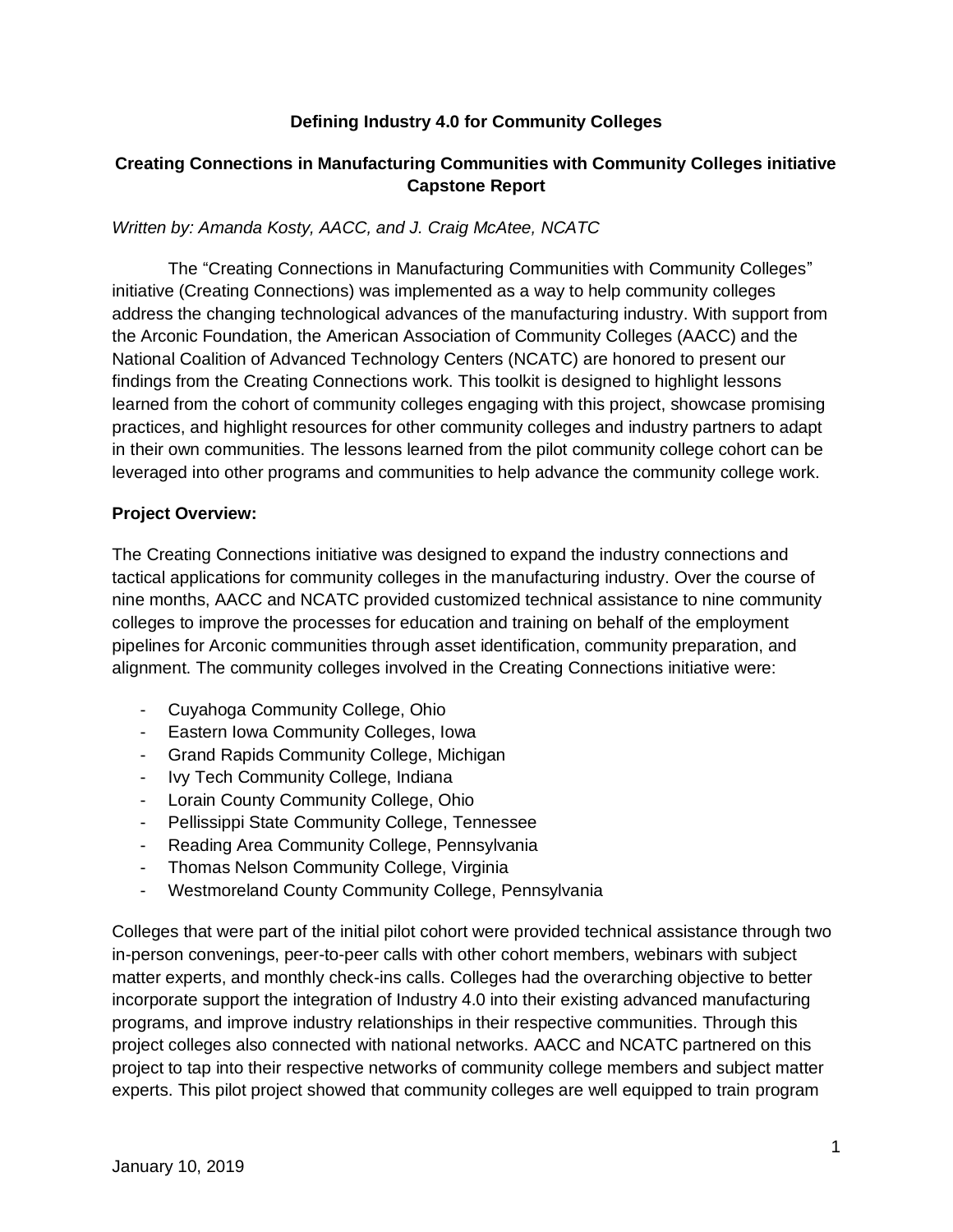participants and fill the skills gaps in smart manufacturing. All of the cohort colleges had some existing manufacturing programs at their community college. All nine of the cohort colleges noted they had at least a course related to mechatronics and/or cyber security being offered at their college. Eight of the colleges offered at least one course in robotics and/or additive manufacturing. The most prevalent issues preventing community colleges were the ability to define Industry 4.0, find qualified faculty to teach classes relating to Industry 4.0, funding for smart manufacturing equipment, and curriculum development. The first task for this pilot was to identify the most appropriate definition of Industry 4.0 and collectively agree to the boundaries of the definition amongst those invested, and then apply that definition.

# **Defining Industry 4.0:**

Industry 4.0 is the Fourth Industrial Revolution. This revolution is often characterized as "smart manufacturing" and the connectedness of cyber-physical systems. Industry 4.0 touches 11 areas across manufacturing and IT including, autonomous robots, additive manufacturing, Industrial Internet of Things (IIOT), artificial intelligence (AI), augmented reality (AR), simulation, systems integration, cloud computing, big data analytics, cybersecurity, and mechatronics. This wide array of focus areas touch all aspects of a factory floor. Through this pilot project, AACC and NCATC have developed a glossary to help build a common nomenclature with buy-in from industry representatives and community colleges on Industry 4.0. (*see Appendix B*)



One of the greatest promises of Industry 4.0 is its potential to improve the quality of life for the world's population and raise income levels. Our workplaces and organizations are becoming

<sup>1</sup> <https://www.belden.com/>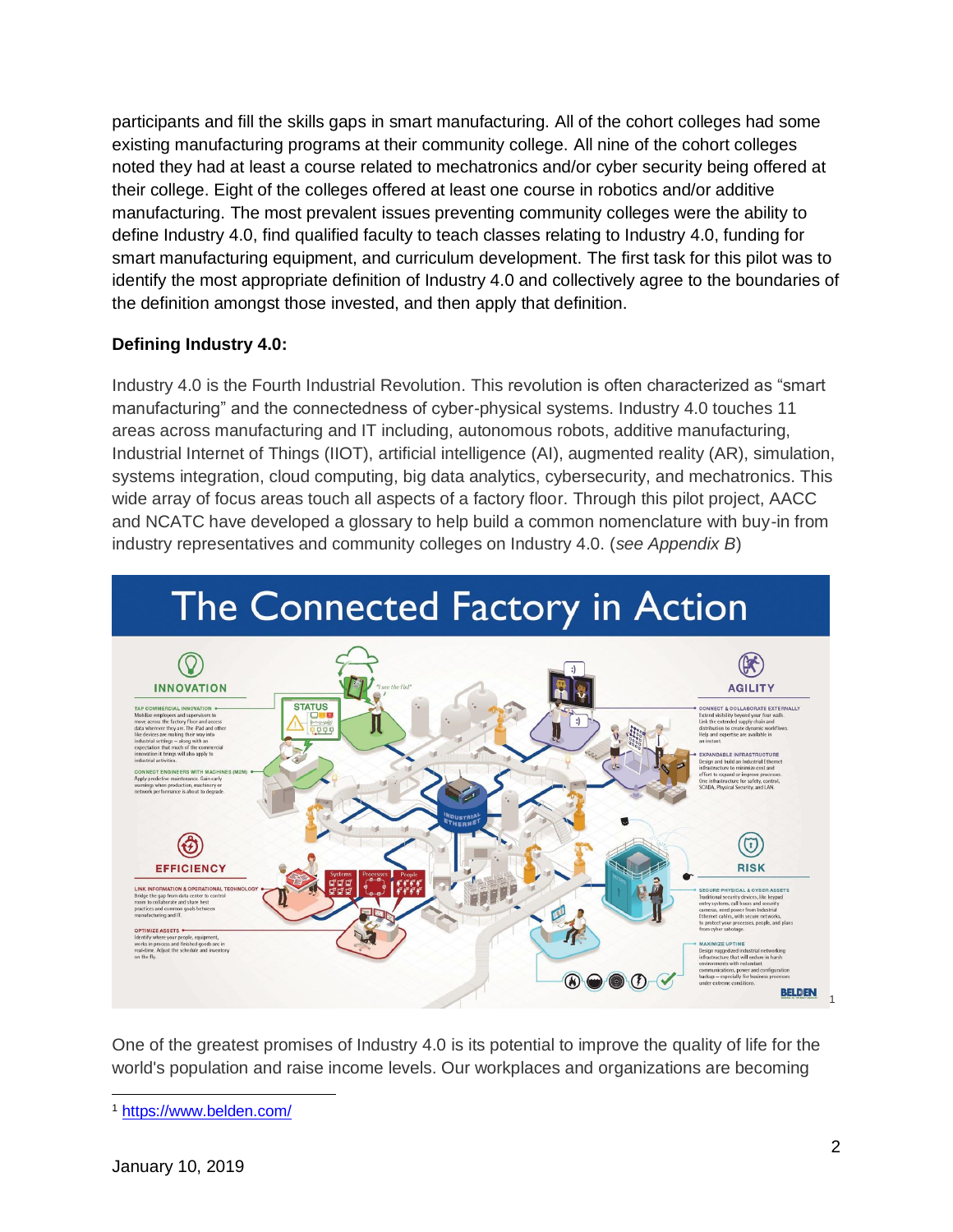"smarter" and more efficient as machines, and humans start to work together, and we use connected devices to enhance our supply chains and warehouses. There may be increased socioeconomic changes brought by the Fourth Industrial Revolution that could create a job market that is more segregated into "low-skill/low-pay" and "high-skill/high-pay" segments. Some jobs will become obsolete. Additionally, the changes may develop so rapidly, that even those who are ahead of the curve in terms of their knowledge and preparation, might not be able to keep up with the ripple effects of the changes. Industry will need to work to address many issues brought forth with Industry 4.0 by:

- 1. Focusing on regional engagement to better support the business, education, and government fields address the lacking common and clear understanding of what Industry 4.0 means to their respective industries.
- 2. Working to identify a common nomenclature as terms such as "smart factories", "smart manufacturing", and "smart automation" are synonymous with Industry 4.0, but the adoption of those terms creates varied understanding. Term choice typically varies by organizational culture - like it has with the term "mechatronics" for well over two decades. This will need to be addressed.
- 3. Observations through this work has shown that some industry partners show a lack of awareness of what Industry 4.0 means for their company's future. The skills gap in advanced manufacturing remains a big issue for manufacturing employers, and these employers are not sure how to regularly engage with their local community colleges to address these issues.
- 4. Identifying where to begin incorporating Industry 4.0 into their manufacturing facilities remains a challenge. Companies should consider what their biggest threats to production efficiency are and security, narrow in on one area, and begin there. It would be very challenging and costly to change every piece of equipment, job description, and process at the same time. Start small with one area of the company.
- 5. Investing in workforce training with community and regional partners. Community colleges can address the skills gap needs with the support of industry. They can partner financially, by providing subject matter expertise, equipment, hosting apprentices, and serving in advisory capacities.

These industry-wide challenges are important to identify and address within workforce development programs at community colleges.

# **Challenges facing community colleges:**

After defining common nomenclature and definitions in regards to Industry 4.0, the cohort of community colleges looked to begin implementation. Like many of their industry partners, community colleges were not sure where to begin and sort through all of the information around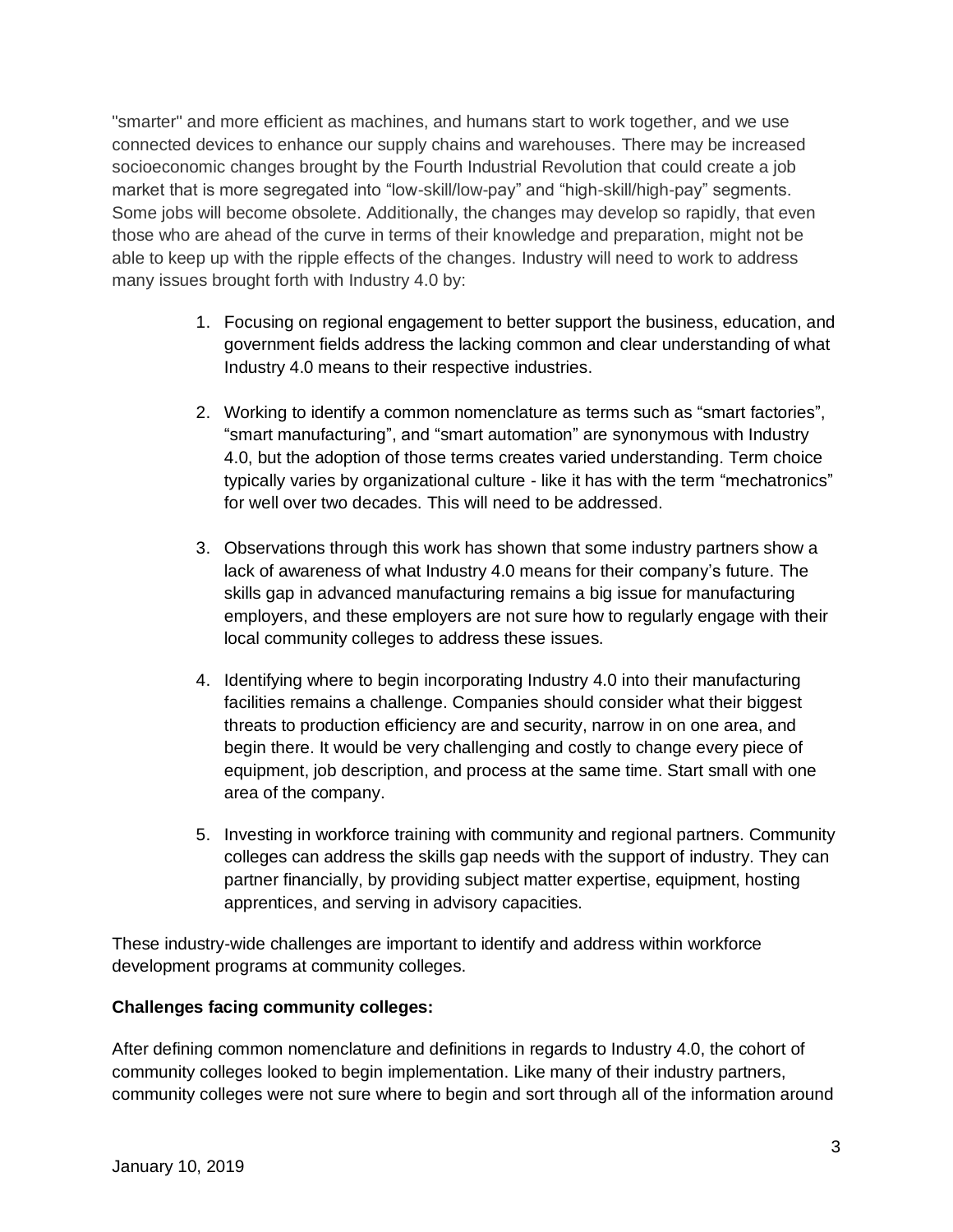Industry 4.0 to provide programs that would be equitable, accessible, and relevant. Each college looked into their existing programs to identify where any existing work being done as it relates to smart manufacturing on either credit or non-credit. This ranged from a module within a single course to associate degrees in cybersecurity. Many colleges chose to start with integrating into their mechatronics programs.

Community colleges educate approximately 41% of the undergraduates in the United States.<sup>2</sup> With over 1,100 community colleges across the country, higher education and training through community colleges remains highly accessible to many employer partners. However, one of the main challenges identified through the Creating Connections initiative, is that community colleges struggled to identify the exact Industry 4.0 needs of their partner employers. The cohort colleges had existing employer partners and industry advisors. Tapping into these networks, they were tasked to inquire specifically for their Industry 4.0 training needs. For community colleges to successfully begin integrating Industry 4.0 into their programs, community college executives will strategically need to address:

- 1. Instructor training College leadership is often lacking a clear understanding of what requirements are needed for the faculty to move their college's existing and new programs forward. Colleges may want to partner with industry to "loan" qualified employees to the college to teach courses.
- 2. Equipment procurement The latest equipment remains expensive, even with discounts offered distributors and industry partners. The ability to identify and secure funding to support the purchase of equipment to train a class of students remains a challenge. In addition to looking for grant opportunities, colleges should look into ways to share equipment amongst local colleges or industry partners.
- 3. Interdisciplinary cooperation Many colleges have programs that have overlapping components on both the credit and non-credit sides. Industry 4.0 requires overlap amongst multiple specialties, such as IT and manufacturing, which are often housed in different departments at a college. Cross-functional teams must be created to drive these programs.
- 4. Curriculum development As Industry 4.0 continues to evolve at a rapid pace, the length of time required for colleges to get approval before implementing new curriculum proves challenging to keep up with the pace needed by industry. Some colleges have begun implementing changes in non-credit programs first as the timeline can be implemented more quickly in the interim.
- 5. Where to begin? Similar to what we heard from industry partners, community colleges are not sure where to begin to implement Industry 4.0. Many of the

<sup>2</sup> https://www.aacc.nche.edu/research-trends/fast-facts/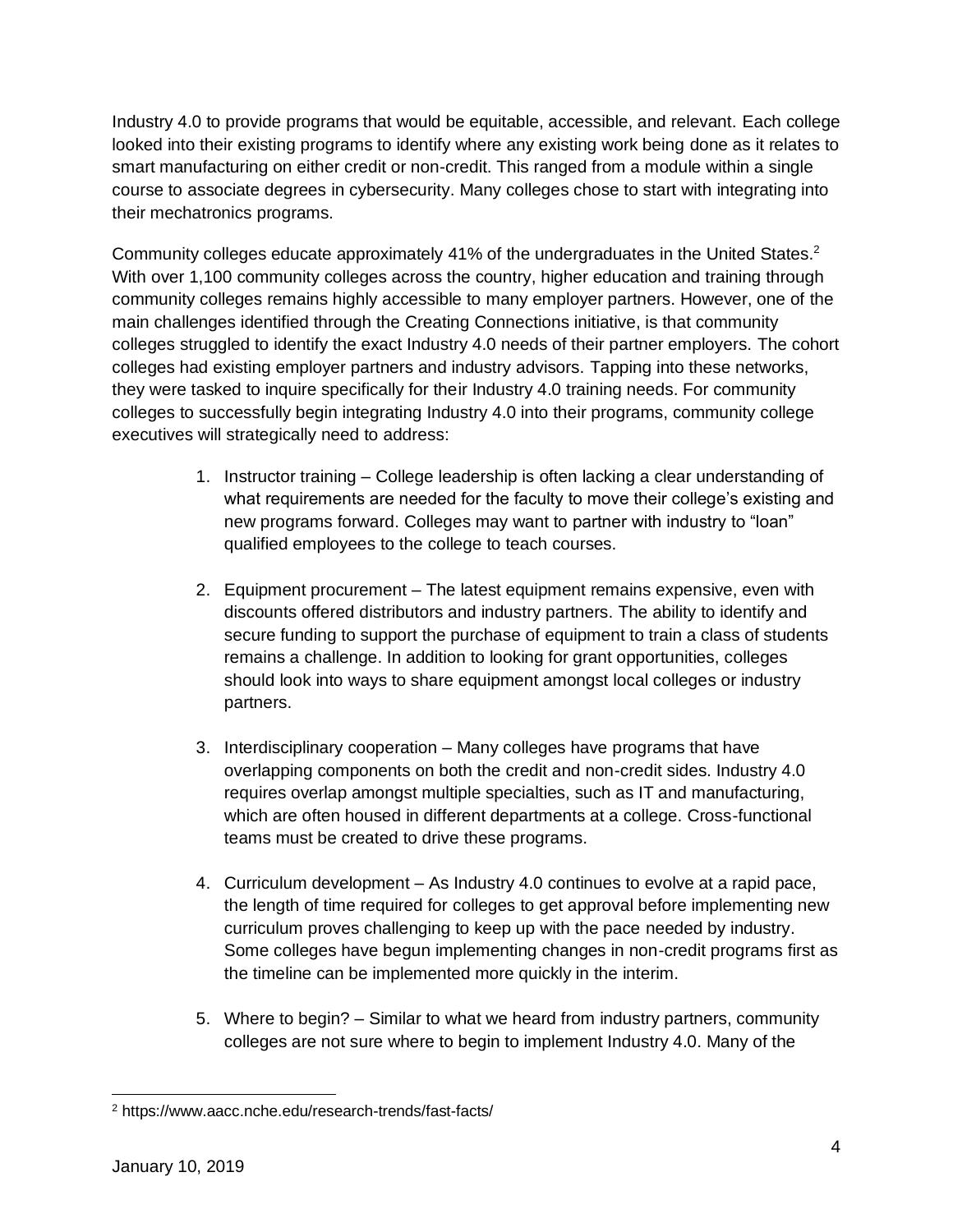cohort colleges began with evaluating their mechatronics program, or adding a capstone course to an existing program.

#### **Stories from the field:**

**Cuyahoga Community College** (Tri-C) located in the heart of downtown Cleveland, Ohio used the project to continue refinement of their already merged Industry, Manufacturing, and Engineering departments to help better organize these three departments more tightly around Industry 4.0 / Smart Manufacturing. They are working on creating a roadmap to integrate industry 4.0. and will host an employer engagement session on January 10, 2019 to continue shaping, refining, and validating their current and future workforce needs in Smart Manufacturing. Their mechatronics program with partners Amatrol, Siemens, and Arconic Foundation remains strong and their cybersecurity program in computer science is strong, as well. They are planning to add IIOT to mechatronics through an Amatrol course and Cisco Industrial Cybersecurity certification for both incumbent workers and pipeline students. Tri-C will also be developing a full Smart Manufacturing Associates Degree for launch in 2020 based on this project involvement, their own advanced programs, the newly emerging Smart Automation Certification Alliance (SACA) competencies and standards along with regular industry engagement.

**Eastern Iowa Community Colleges** (EICC) acknowledged that Industry 4.0 landscape changes at a rapid rate and college leaders need to remain flexible to adapt to those changes, which means college, industry, and community leaders need a clear understanding of what Industry 4.0 is. Industry 4.0 will affect all aspects of the workforce and not just the technicians. It will affect decision-makers, managers, system design, maintenance, and Human Resource professionals, which is why Eastern Iowa is looking into creating community training courses for community members to better understand this changing industry. They are continuing to expand their apprenticeship programs and look for new ways to integrate Industry 4.0, including utilizing SACA. This project inspired both their credit and non-credit departments to work more tightly together on all curriculum, courses, programs, and certificates / degrees that are influenced by Industry 4.0. The Creating Connections project helped EICC expand their partnerships with national networks and industry partners, including with the Hope Street Group.

**Grand Rapids Community College** (GRCC) in Michigan set the project goal to gain an understanding of what Industry 4.0 is and what that can look like on their college campus. They are working on creating a roadmap to integrate industry 4.0. This program has forced collaboration amongst 3 programs: manufacturing, electrical, and computer science within the 60 credit boundary. This validated what all three programs have been hearing from employers. Their mechatronics program remains strong and their cybersecurity program in computer science is strong. Looking to transfer that into advanced manufacturing. They are going to add IIOT to mechatronics through an Amatrol course. Computer science network IIOT with Cisco industrial certification. Through this program they added two labs to their robotics course around Industry 4.0. Employers are not a homogeneous group. They all want something a little different, so it is challenging to understand what specifically they are looking for. They are considering developing a 3 credit course on Industry 4.0. GRCC shared there is a big value in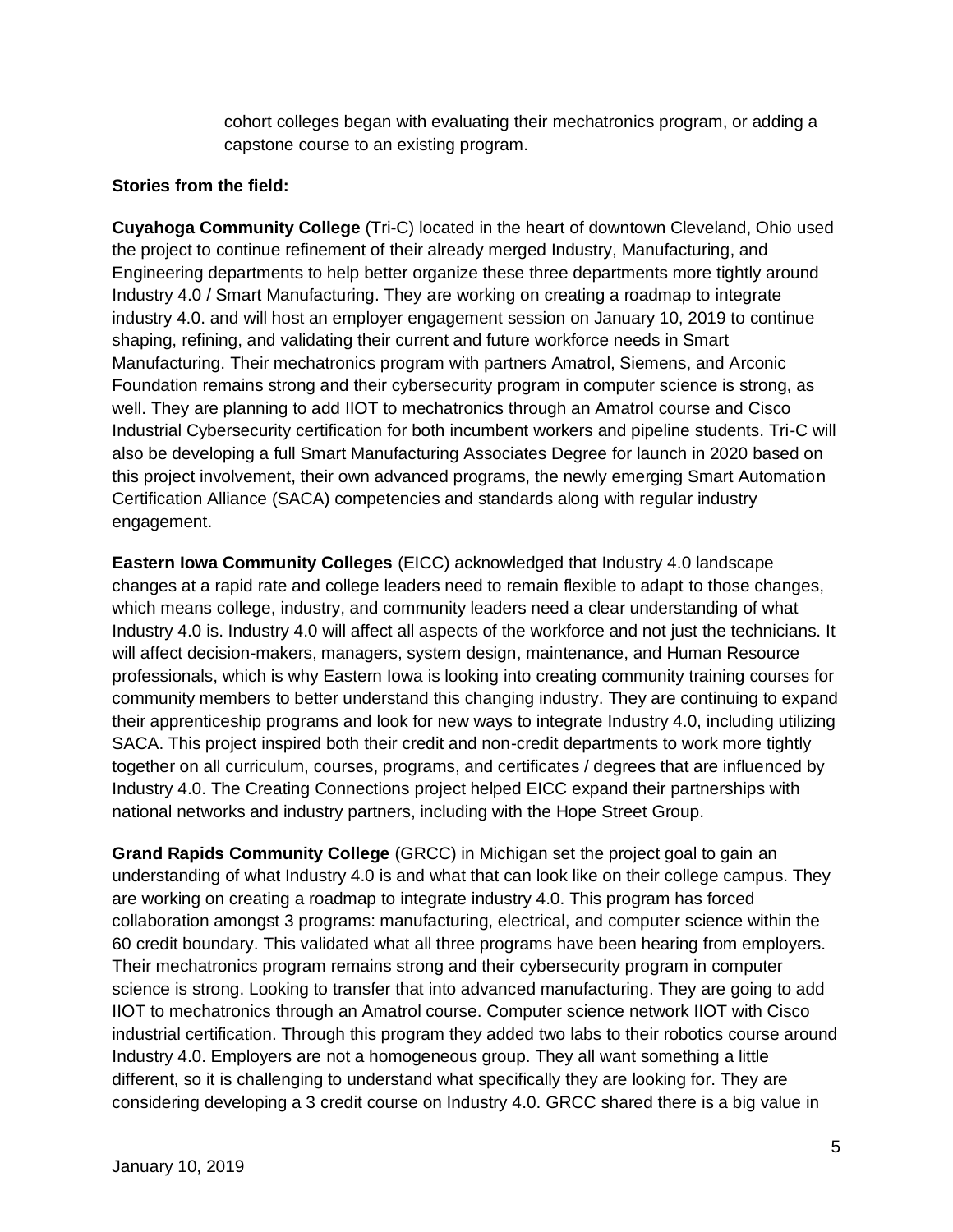making sure Industry 4.0 expands beyond one individual. There are many stakeholders at the college that need to be well informed, and work together across departments.

**Ivy Tech Community College** (Ivy Tech) located in Indiana used the project to elevate the Industry 4.0 related programs already in place and is thrilled that "Manufacturing is Cool Again!" Ivy Tech is implementing several different phases of Smart Automation and will be one of the pilot sites for the new SACA program in Indiana. They have already begun merging their HCAC, AG, Manufacturing and IT departments toward a much more collaborative approach and this Industry 4.0 project during 2018 has helped connect many more dots along this important journey. In addition, Ivy Tech has added 3D-Printers across their state at the K-14 levels with an even higher level of High School integration of Industry 4.0 content planned for 2019/20. Finally, Ivy Tech will continue to use the additional connections, suppliers, and colleges discovered in the Arconic Foundation project to integrate even more systems across the board and offer more certificates to students that employers desire and need.

**Lorain County Community College** (LCCC) located in Elyria, OH thirty minutes from downtown Cleveland, Ohio partnered with Tri-C and used the project to elevate the Industry 4.0 related programs already in place – like MEMS, Cyber security, Advanced Manufacturing and Robotics. LCCC is also working on creating a roadmap to integrate Industrial Internet of Things (II0T) into current certificates and degrees. LCCC will also be developing a full Digital Manufacturing Associates Degree for launch in 2019 based on this project involvement, their own advanced programs, and continued industry engagement. Additional focus areas for LCC are innovative delivery methods, work-based learning models (internships, apprenticeships, etc.) and their new BS degree in MEMS technology for technicians and technologists.

**Pellissippi State Community College** (PSCC) used their participation in Creating Connections initiative to boost their efforts in their community by creating more effective conversations and relationships with employers in their community, and reconnected with employers such as Arconic. Big data analytics will remain a priority area for them as they look to integrate more Industry 4.0 components into their existing programs, however their next step is to create a cyber security capstone course as part of their existing advanced manufacturing programs. The timing of this program proved valuable as PSCC develops plans to turn their MegaLab into a hub for smart automation and look to build continued and new partnerships to support that goal.

**Reading Area Community College** (RACC) benefited from having national industry and higher education leaders validate the importance of Industry 4.0 to their college. They have worked on building out a new certificate program focused on IIOT that will be launched in 2019. RACC found great value from this project in promoting collaboration and sharing of promising practices amongst the cohort. Moving forward, they will continue to work with their industry advisory panel to validate curriculum, will look to partner with more SMEs. One of the many observations made, was that there is not a clear roadmap "to get to Industry 4.0" for colleges, nor industry.

**Thomas Nelson Community College** (TNCC) used the Creating Connections project as an opportunity to teach some of their faculty about Industry 4.0 by having them take a lead role in this project. This inspired the faculty to also get out in the community and reengage with their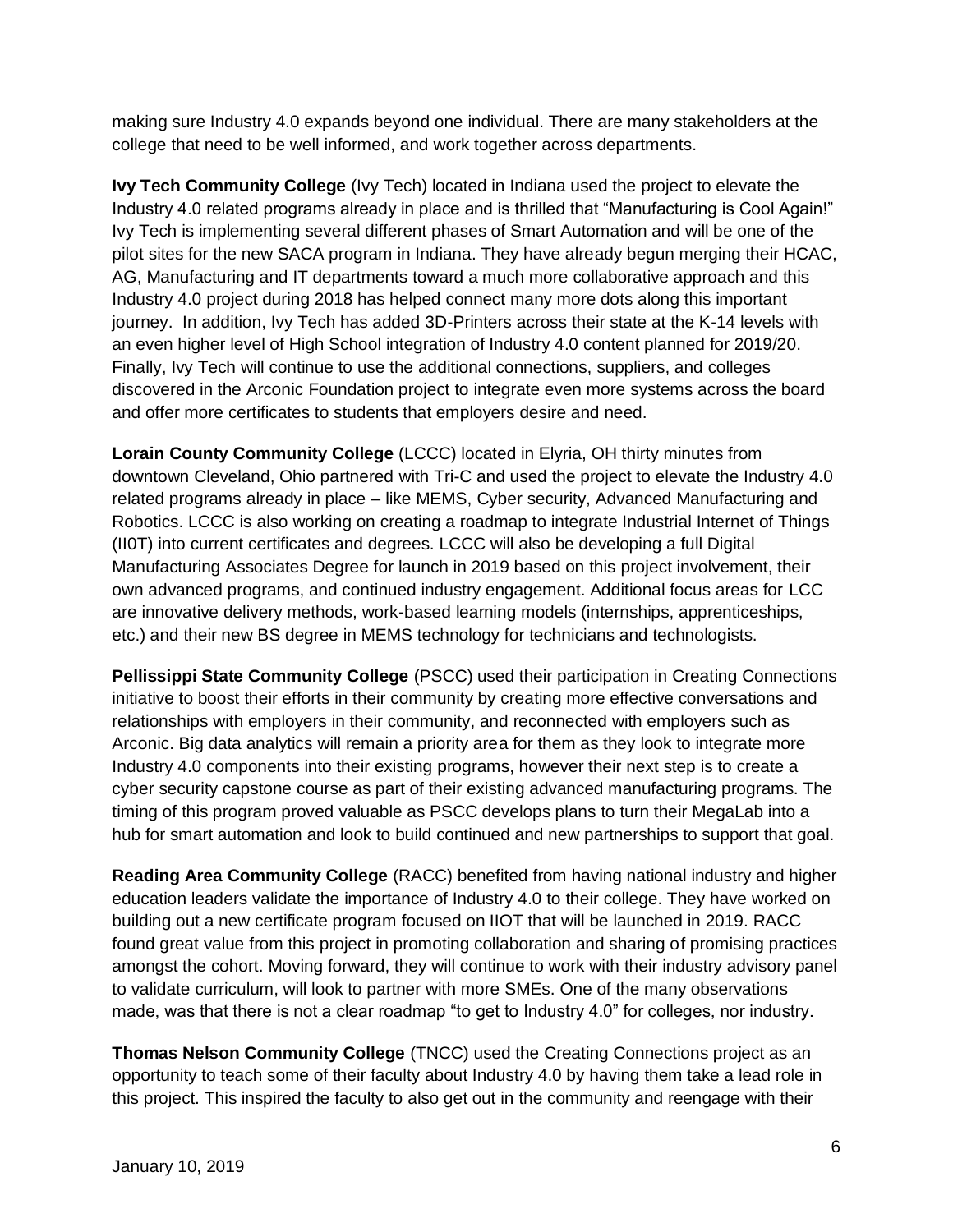employer partners to establish stronger, mutually beneficial relationships. Through this project, TNCC has been able to connect with national industry representatives such as Siemens and Festo, to help them conduct internal evaluations of their labs and upgrade their equipment and curriculum.

**Westmoreland County Community College** (WCCC) is located just outside of Pittsburgh, PA. Their industrial mechatronics program has continued to grow and evolve with Industry 4.0. WCCC has developed key partnerships with national organizations such as Siemens to help support their approach to support data driven manufacturing. They have recently partnered with the Massachusetts Institute of Technology (MIT) in Boston, MA on a national grant to help support program expansion in Boston in advanced robotics. The Creating Connections project has helped WCCC gain a better understanding of the industry. They have developed new curriculum to build a non-credit to credit program in Industrial Mechanics. As a result of this project, WCCC is investing in professional development for their staff, administrators, and faculty by hosting workshops on campus to share an understanding of Industry 4.0 and help support better collaboration between college departments and with community partners. Moving forward, WCCC will continue to focus on student recruitment and expand their mechatronics program.

In supporting the cohort of colleges, AACC and NCATC helped connect colleges with many SMEs outside of the cohort. The cohort heard presentations from representatives from the University of Hawai'i Community Colleges and Front Range Community College in Colorado on defining the Internet of Things (IOT). The cohort also had a chance to connect with administrators from Gateway Technical College in Wisconsin on their work to better integrate Industry 4.0 to quickly meet the changing workforce needs that a large employer, Foxconn, requires as they move to the region. As a result, Gateway Technical College has launched two new degrees: an associate degree in Advanced Manufacturing Technology which integrates an 8 credit certificate in Introductory Industry 4.0, courses in IIOT, mechatronics, robotics, etc.; and an associate degree in Supply Chain Management which requires courses in robotics, and programming. In addition, Gateway Technical College is working within their community to integrate advanced manufacturing pathways in K-12.

# **What's next for community colleges and industry?**

The cohort colleges have shown that there is a need for community colleges to better define Industry 4.0 in their communities and that work is already being done across the nation to address this. The Creating Connections project showed there is national demand for skilled workers in smart automation. The cohort colleges have continued this work Community colleges are well positioned to address this need. Next steps for colleges wanting to begin incorporating Industry 4.0 into their curriculum:

1. Reach out to local employers and discuss what Industry 4.0 or smart automation means for their changing workforce needs.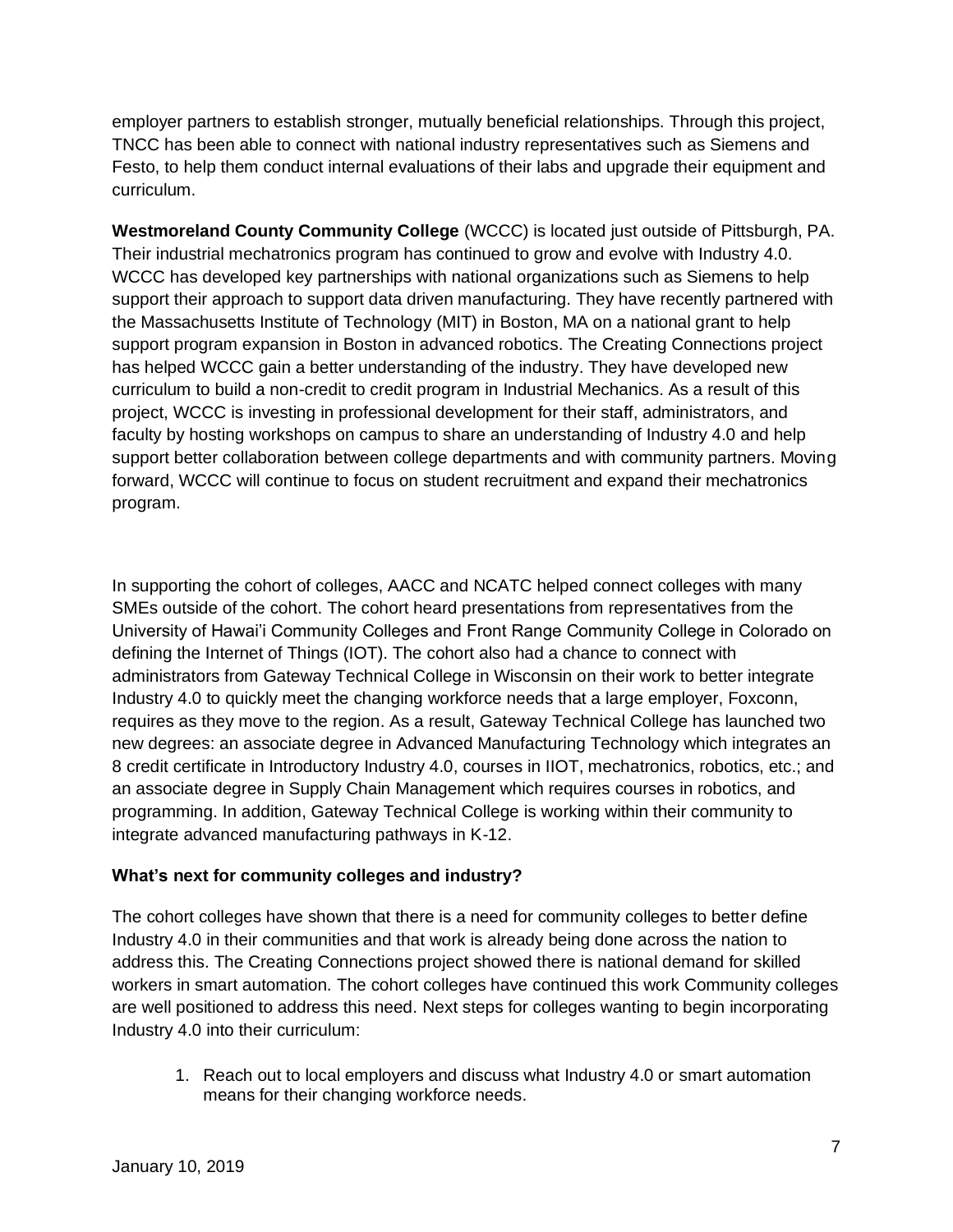- 2. Take an audit of what Industry 4.0 components are already being taught across the college and where they are housed at the college.
- 3. From there, determine which existing curricula can be leveraged or updated across departments and form interdisciplinary teams.
- 4. Continue to monitor new and emerging certifications from Industry partners such as the SACA certification that can be integrated into courses.

It is important that colleges understand they do not have to integrate every component of Industry 4.0 at once. They can start with one area of demand (such as cyber security) and build from there.

#### **Additional resources:**

In addition to resources shared through the AACC and NCATC networks, these additional resources may prove useful to support community colleges in incorporating Industry 4.0 components into their programs.

Understanding the industry workforce needs can help make the case for the need for investment in these types of programs. Deloitte's State of Manufacturing Report is an example of many reports that highlight the changing needs of the manufacturing industry. [https://www2.deloitte.com/us/en/pages/manufacturing/articles/future-of-manufacturing-skills](https://www2.deloitte.com/us/en/pages/manufacturing/articles/future-of-manufacturing-skills-gap-study.html?id=us:2el:3pr:skillgap18:awa:er:111418)[gap-study.html?id=us:2el:3pr:skillgap18:awa:er:111418](https://www2.deloitte.com/us/en/pages/manufacturing/articles/future-of-manufacturing-skills-gap-study.html?id=us:2el:3pr:skillgap18:awa:er:111418)

New industry-recognized certifications will continue to pop-up and tracking those may prove useful. Credential Engine is one tool that can be used to help track which credentials various colleges are offering:<https://credentialengine.org/>

The U.S. Department of Commerce's National Institute of Standards and Technology Manufacturing Extension Partnership (NIST MEP)

#### <https://www.nist.gov/>

Smart Automation Certification Alliance (SACA) has launched a certificate in Industry 4.0

<https://www.saca.org/>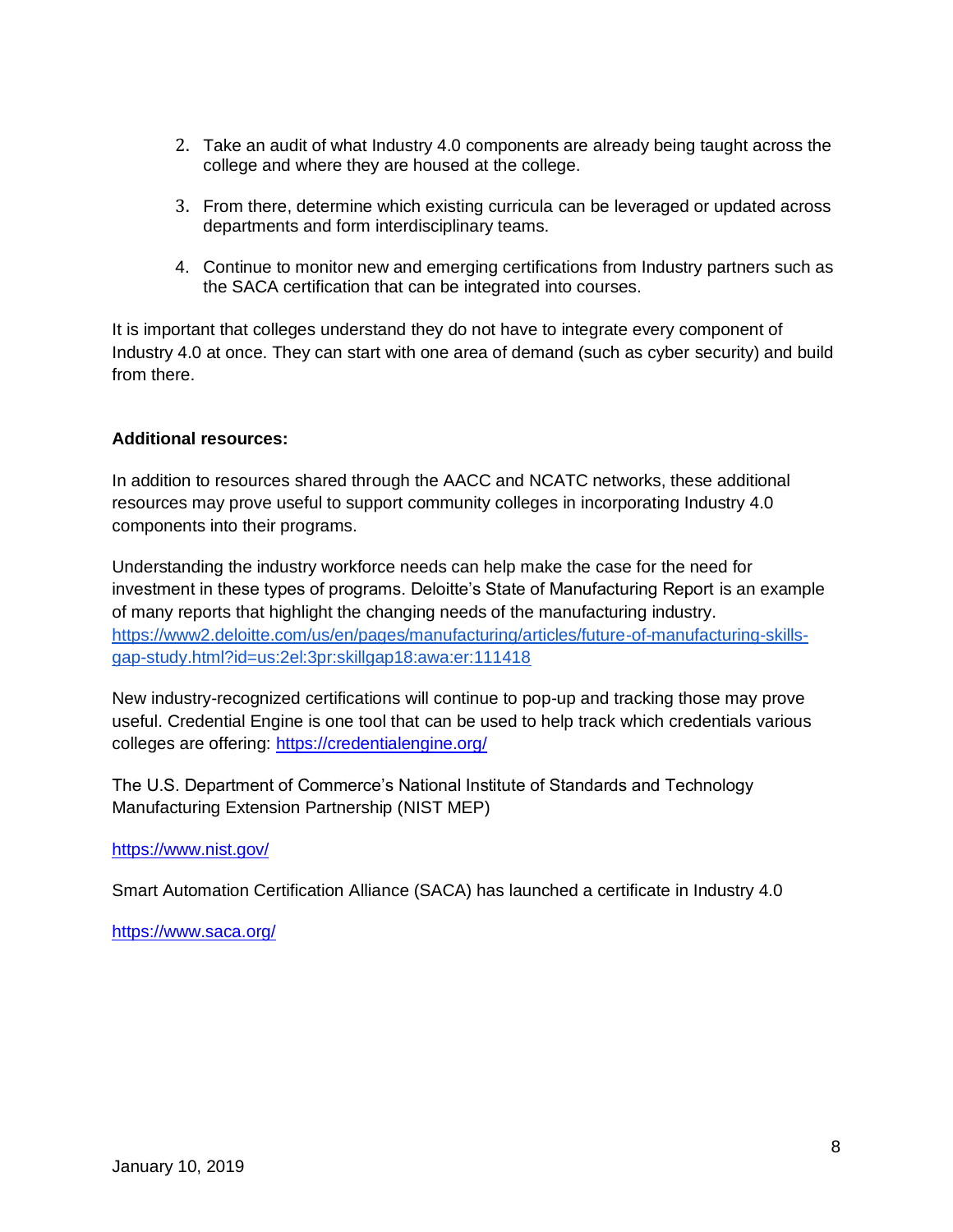#### *Appendix A*

The primary goal of Arconic Foundation is to advance science, technology, engineering, and math (STEM) education and training worldwide, with a special emphasis on engaging and creating access for underrepresented and underserved groups. In addition, we are helping to change the perception of manufacturing by generating excitement around the rewarding career opportunities available to the next generation of talent. From career and technical education to the most advanced robotic and digital manufacturing disciplines, Arconic Foundation works with our nonprofit partners to give students an unprecedented view of the spectrum of STEM careers available to them. And our support helps provide the cutting-edge skills and hands-on experience that open doors to economic opportunity for individuals and communities around the globe. [\(https://www.arconic.com/foundation/\)](https://www.arconic.com/foundation/)

The American Association of Community Colleges (AACC) is the primary advocacy organization for the nation's community colleges. The association represents more than 1,100 associatedegree granting institutions and more than 12 million students, nearly half of all undergraduates in the United States. AACC's Workforce and Economic Development Department unites community colleges, offices of economic development, workforce boards, labor market entities, employers, industry and other organizations to improve the economic prosperity of business, workers, and communities. AACC runs an average of 15 initiatives in its portfolio at any time; these initiatives have been organized on the basis of sector, geography, demographic, communities of practice, etc. [\(http://www.aacc.nche.edu/\)](http://www.aacc.nche.edu/)

The National Coalition of Advanced Technology Centers (NCATC) has grown to over 170 member institutions including colleges, universities, and the corporate community across the United States and Canada. NCATC advocates and promotes the use of technology applications that enhance economic and workforce development programs and services. Advanced Technology Centers (ATCs) represent a commitment in the effort to reach, enhance, and add value to business. NCATC partners with members for the delivery of training and certificates, including areas such as advanced manufacturing, laser technology, and rapid prototyping/additive manufacturing. [\(http://www.ncatc.org/\)](http://www.ncatc.org/)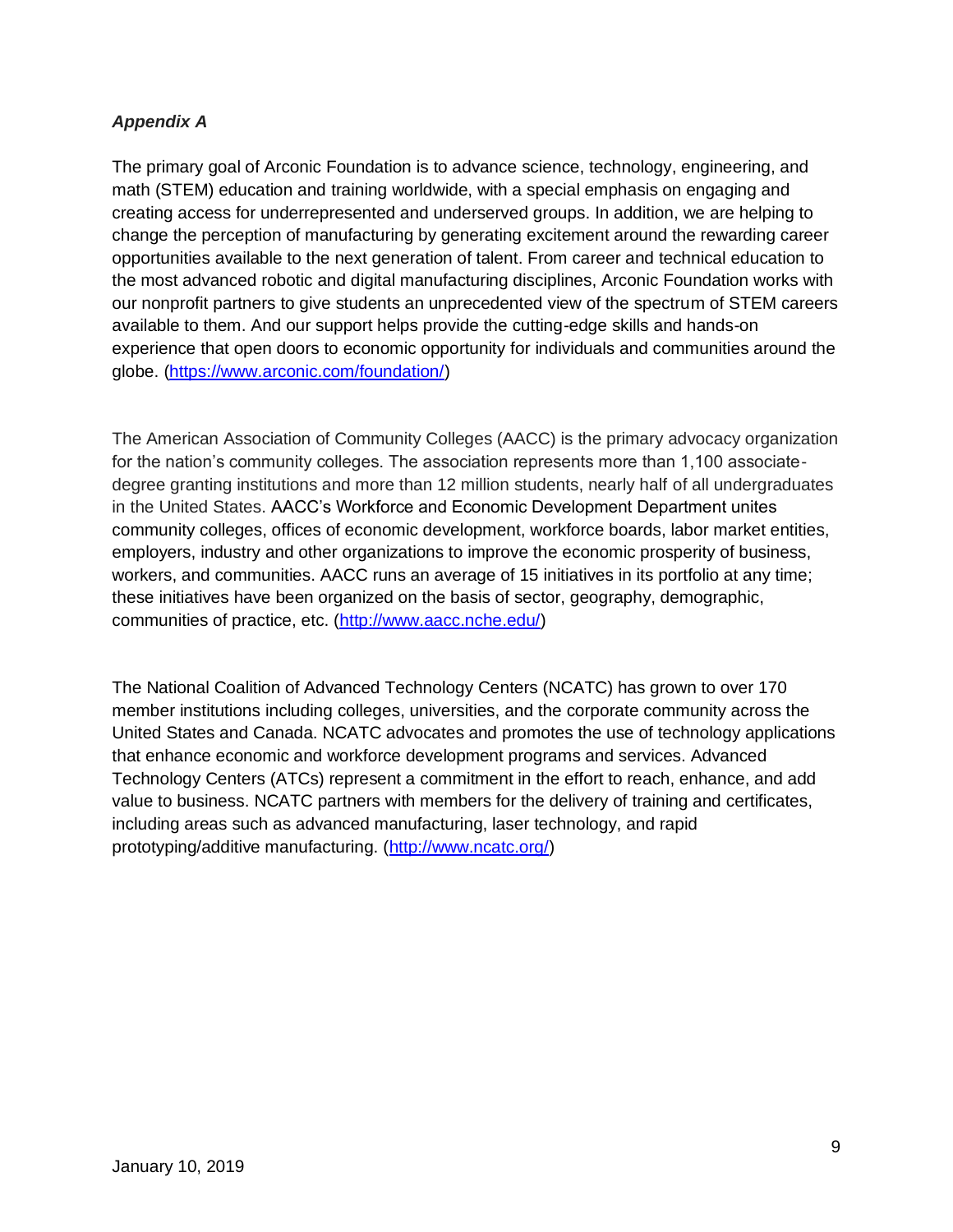# *INDUSTRY 4.0 / SMART MANUFACTURING OVERVIEW & GLOSSARY*

As a result of developments in the modern world, manufacturing is changing. This document is designed as a tool to help create a common understanding and nomenclature for community colleges, students, and industry employers to have conversations regarding these new developments. This document defines Industry 4.0, gives real world examples of its application, and explains associated concepts such as Cloud Computing, Smart Factory, Internet of Things (IoT), Cybersecurity, etc.

The third revolution of manufacturing in the  $20<sup>th</sup>$  century brought us continued innovation in technology such as robots, IT, etc. Its systems have helped revolutionize productivity. Today, these types of systems are commonly known as "traditional manufacturing". The  $21<sup>st</sup>$  century has brought continued technological improvements to move advanced manufacturing towards integrating Industry 4.0.



**Industry 4.0 / Smart Manufacturing** - The 4th Industrial revolution is about digitally interconnecting all components on a factory floor including, sensors, software, and data analytics. The application of "machines talking to machines". Within smart factories, cyberphysical systems monitor physical processes using a virtual copy of the physical world to make decentralized decisions. Over the Industrial Internet of Things (IIOT), these cyber-physical systems communicate and cooperate with each other, while at the same time humans must also monitor and make decisions across organizations.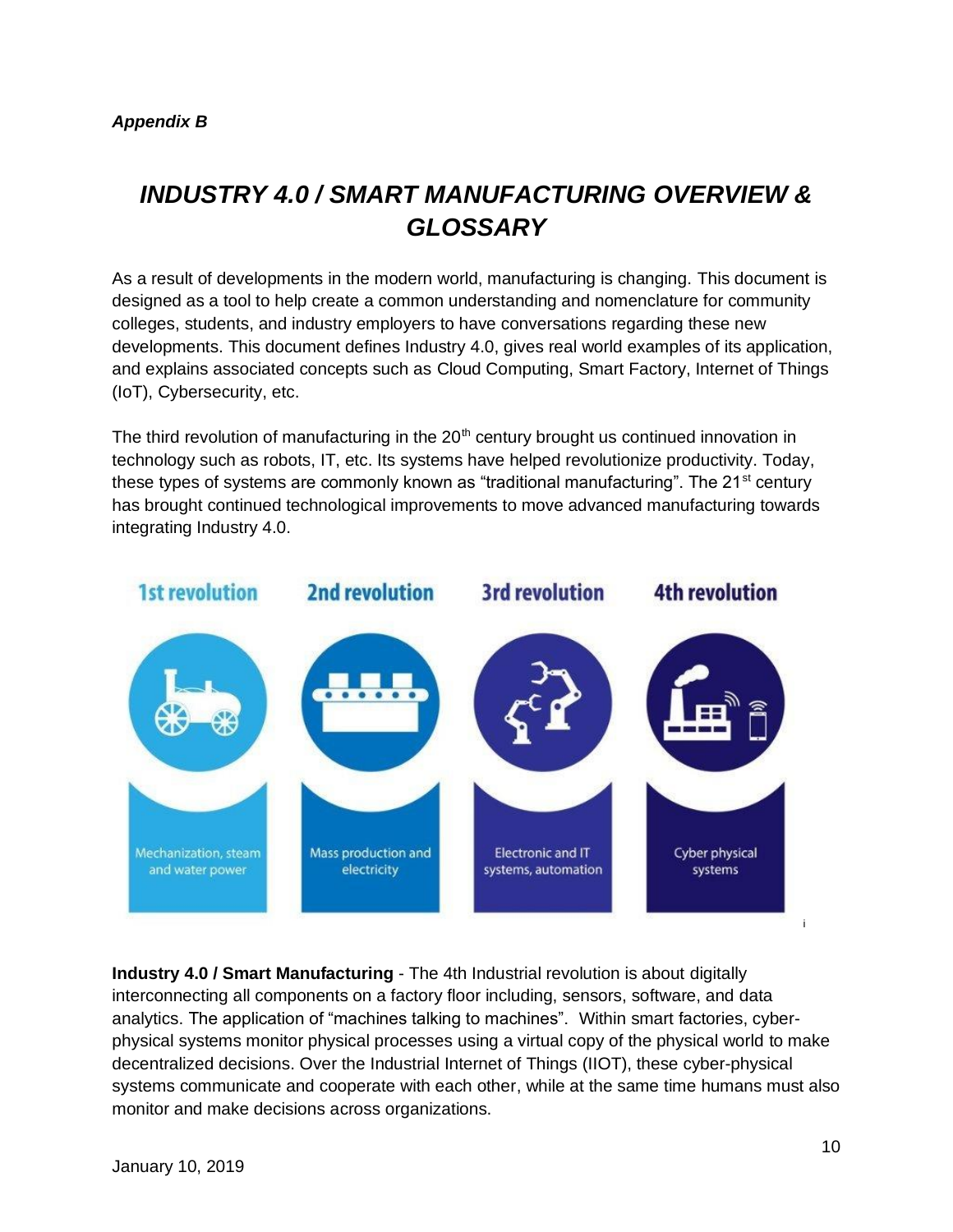Example from the field: A pilot facility, developed by The German Research Centre for Artificial Intelligence (DFKI) in Kaiserslautern, Germany, is demonstrating how a "smart" factory can operate. This pilot facility uses soap bottles to show how products and manufacturing machines can communicate with one another.<sup>ii</sup> Empty soap bottles have RFID tags attached to them, and these tags inform machines whether the bottles should be given a black or a white cap. A product that is in the process of being manufactured carries a digital product memory with it from the beginning and can communicate with its environment via radio signals. This product becomes a cyber-physical system that enables the real world and the virtual world to merge.



Industry 4.0 has been driven primarily by 4 phenomena:

- 1) a rise in the volume of data readily available;
- 2) computational power and connectivity;
- 3) emergence of analytics and business intelligence capabilities  $-$  e.g. new forms of human-machine interaction such as touch interfaces and augmented-reality systems, and
- 4) improvements in transferring digital instructions to the physical world.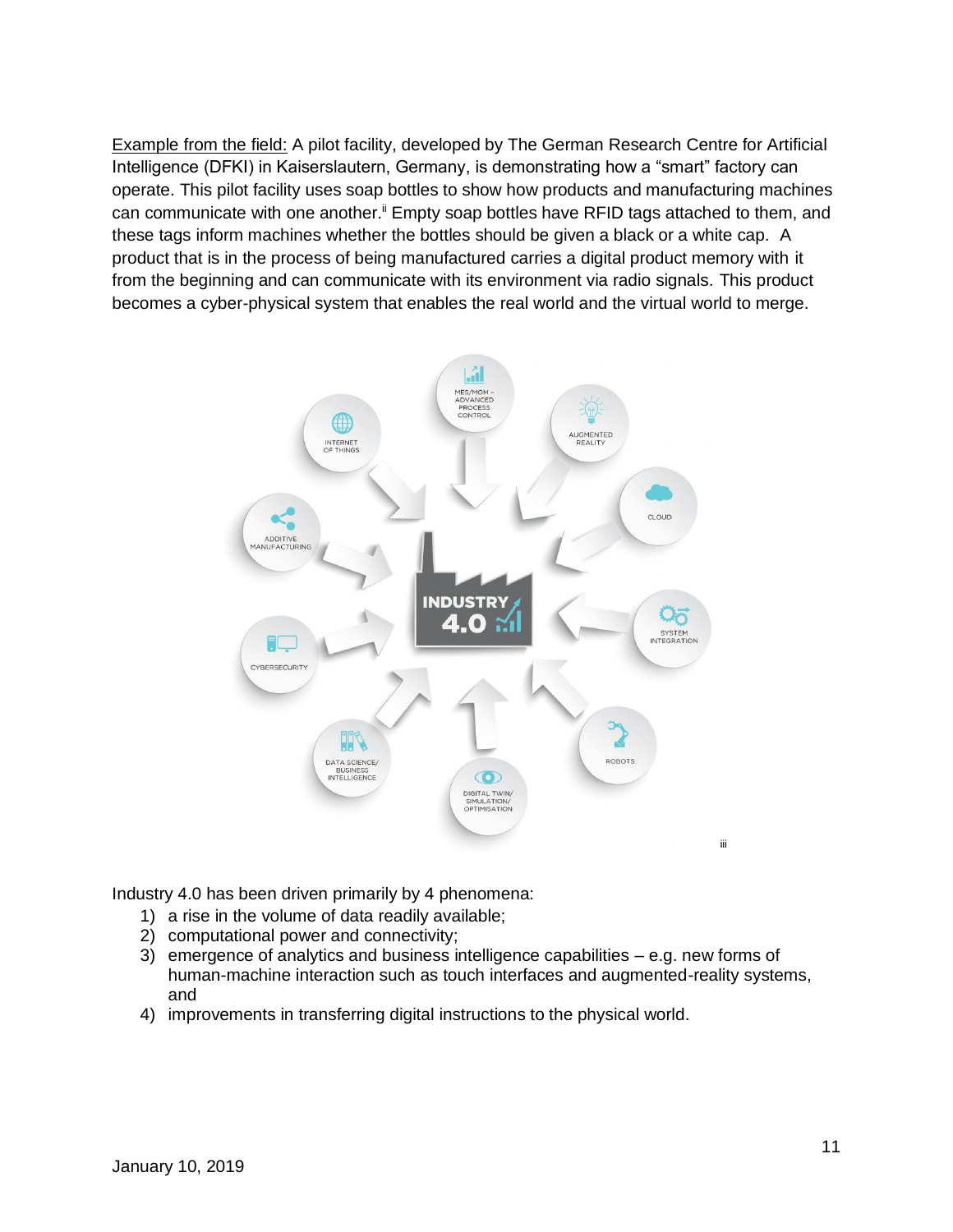# **Industry 4.0 – Why should you care about this?**

With the use of computers, automation and cloud technology, factories are becoming increasingly efficient and "smart". Industry 4.0 is the latest phase for the manufacturing sector which has come about because of the Internet of Things and the accessibility of data. Factories that are known as "Smart Factories" are becoming more prominent, particularly in Europe and the U.S. The terms "Smart Factory," "Smart Manufacturing," "Intelligent Factory" and "Factory of the Future" all describe a vision of what more intelligent, flexible and dynamic industrial production will look like in the future. Manufacturing processes will be organized differently, with entire production chains – from suppliers to logistics to the life cycle management of a product – closely connected across corporate boundaries. Individual production steps will be seamlessly connected. These changes to production design will impact almost all aspects of the company such as, factory and production planning, product development and design, logistics, enterprise resource planning (ERP), manufacturing execution systems (MES), control technologies, and parts procurement. In a Smart Factory, machinery and equipment will have the ability to improve processes through self-optimization and autonomous decision-making. This is in stark contrast to running fixed program operations, as is the case today with traditional manufacturing.

Annaliese Kloe, Managing Director of Headland Machinery explains that "Industry 4.0 is being spoken about everywhere. In particular, it was widely reflected at EuroBLECH 2016. It will widely change the approach to the way that manufacturers work, so if you aren't looking into this now then you'll be left behind. It will revolutionize your business, so it is vital to get on board."<sup>iv</sup> With an increasingly digital future ahead of us, this new era for manufacturing looks set to transform businesses worldwide. It is imperative for manufacturers to consider new technologies arising and explore how they can adapt their processes to comply with the expectations of the modern world and educators ensure the workforce is prepared to meet these changing requirements.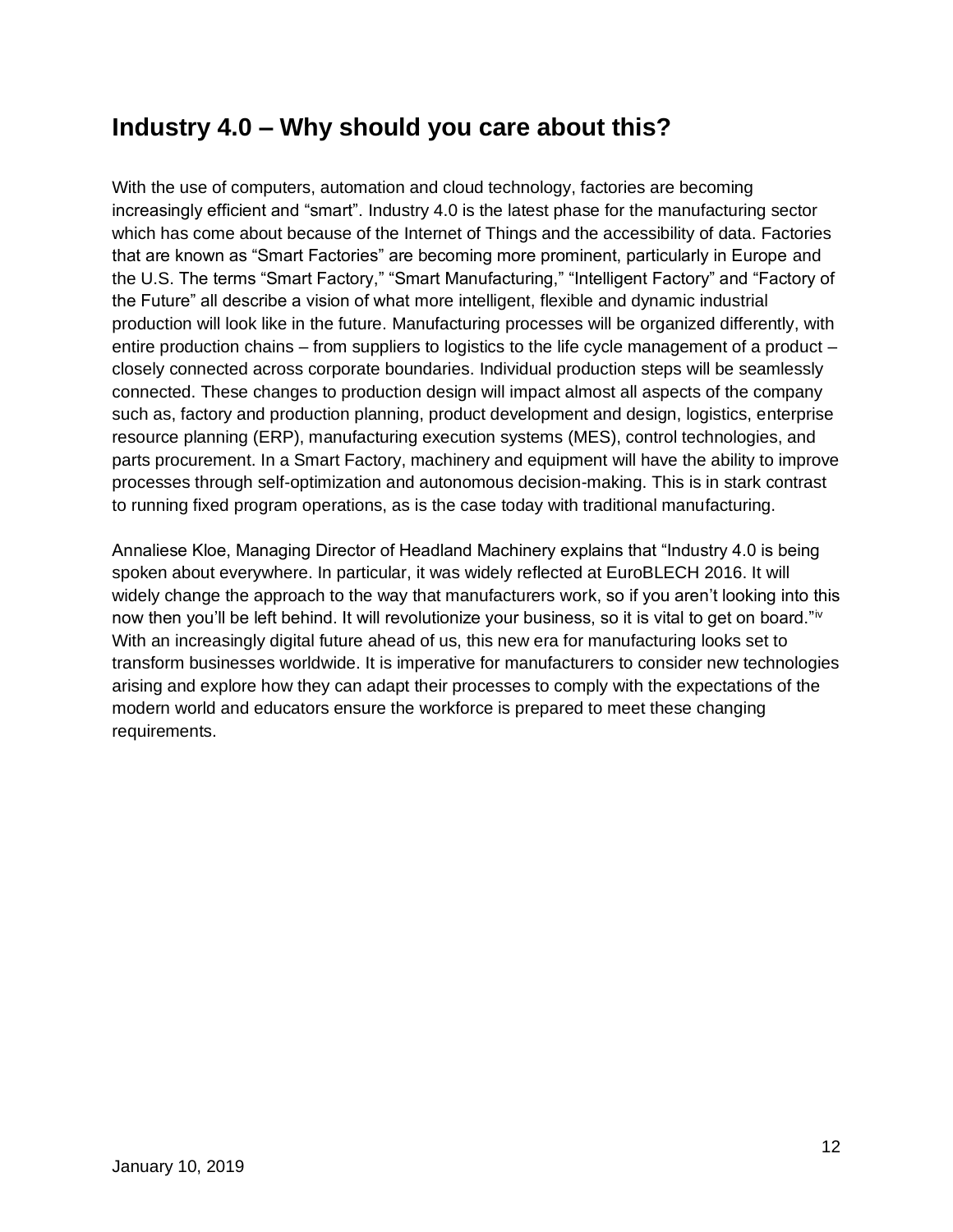# **Glossary**

**Internet of Things (IoT)** – The concept of connecting any device with an on and off switch to the Internet (and/or to each other)<sup>v</sup>. This includes everyday items from cellphones, coffee makers, washing machines, headphones, lamps, or wearable devices to components of machines, such as, a jet engine of an airplane, or the drill of an oil rig. The Industrial Internet of Things (IIOT) is a subset of IOT focusing specifically on the industrial application of IOT $\rm v_i$ . IIOT opens opportunities in automation, optimization, intelligent manufacturing and smart industry, asset management, industrial control, moving towards an on-demand service model, new ways of servicing customers and the creation of new revenue models, the more mature goal of industrial transformation. IIoT is creating the potential benefit from the connection and integration of data from Information Technology (IT) systems and the data center with data from Operational Technology (OT) on the factory floor and connected devices.

Example from the field: At FANUC, IIoT, organizations across the globe can continuously monitor and infer equipment status, health, and performance to detect issues in real-time. Predictive maintenance analytics captures the state of industrial equipment, so you can identify potential breakdowns before they impact production. Not only can production outages cost millions of dollars but replacing broken equipment can costs tens of thousands of dollars in extra expenses.<sup>vii</sup>

**Additive Manufacturing** – is a process that uses a variety of machines that use technologies that build 3D objects by adding layer-upon-layer of material, whether the material is plastic, metal, concrete, etc. to build the product. The advantage to additive manufacturing compared to the more traditional, subtractive manufacturing - where items are created by cutting away at excess material to form the shape needed - is that additive manufacturing allows for less waste in raw material. 3D printing is another synonym commonly used to describe additive manufacturing.<sup>viii</sup>

Example from the field: Here is an example video showing the layering process: <https://www.youtube.com/watch?v=rEfdO4p4SFc>

**Cloud Computing** – Cloud computing means storing and accessing data and programs over the Internet instead of your computer's hard drive<sup>ix</sup>. This allows for easily shared information across multiple machines. There are multiple types of applications that are used in business and access through cloud computing. For example,

Example from the field: A business chose to implement a Software-as-a-Service (SaaS) application and now utilizing cloud computing, can access it remotely and securely through the Internet.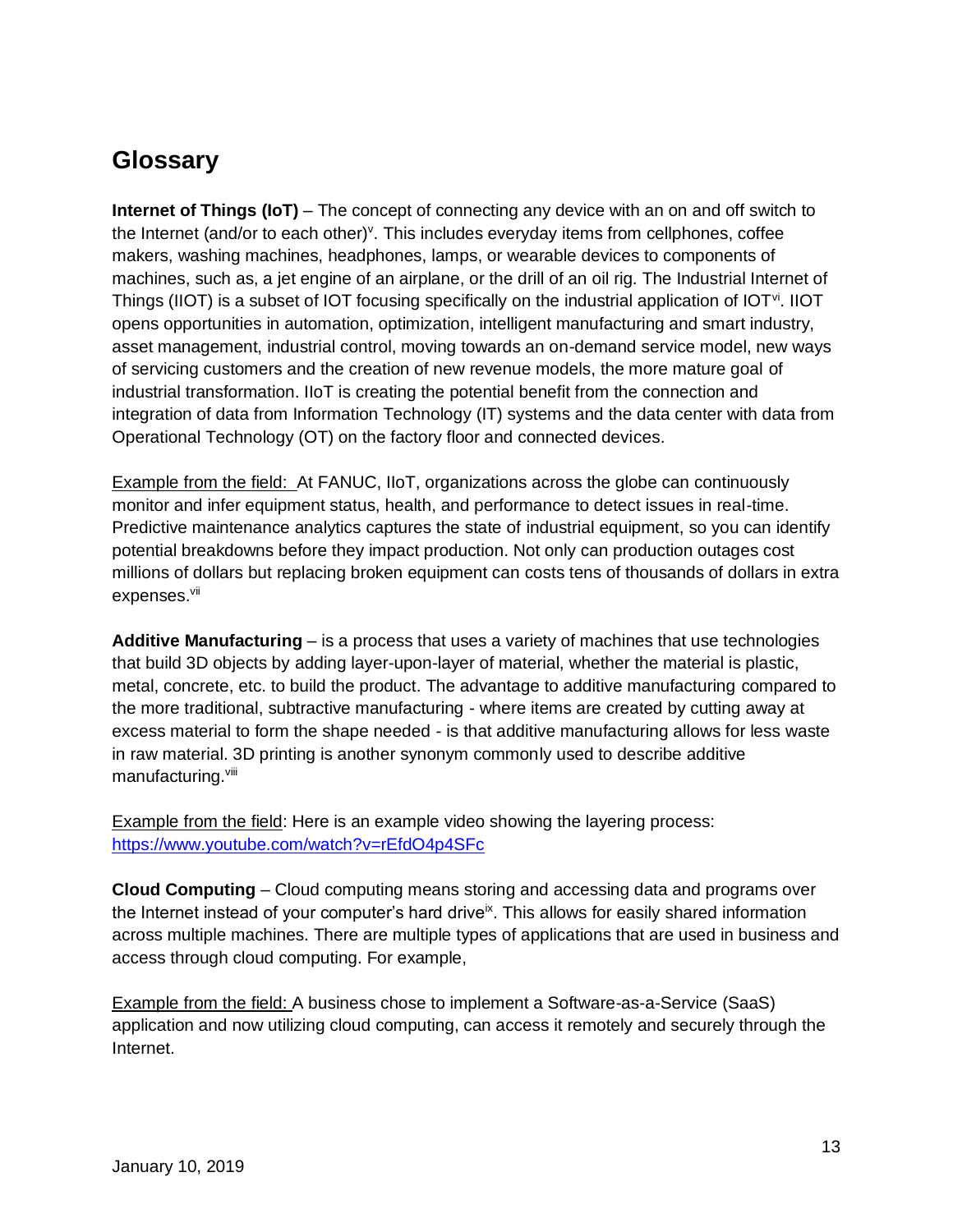**Big Data Analytics** – this principle refers to a phenomenon where companies use software analyze and organize large volumes of data in search for trends and functional information. In Industry 4.0, circulation, collection, and analysis of information is a necessity because it supports productivity growth based on a real-time decision-making process. Machines and systems connected to the production plant (as well as other operational systems) must be able to collect, exchange, and save these massive volumes of information in an autonomous and secure way and without the need of human intervention.

There are four types of big data that really aid business<sup>x</sup>:

- 1. Prescriptive This type of analysis reveals what actions should be taken. This is the most valuable kind of analysis and usually results in rules and recommendations for next steps.
- 2. Predictive An analysis of likely scenarios of what might happen. The deliverables are usually a predictive forecast.
- 3. Diagnostic A look at past performance to determine what happened and why. The result of the analysis is often an analytic dashboard.
- 4. Descriptive What is happening now based on incoming data. To mine the analytics, you typically use a real-time dashboard and/or email reports.

Example from the field: With the huge amounts of data emanating from various digital sources the importance of analytics has tremendously grown and allows companies to improve business performance through analytics, manage large amounts of data, and provide better insights for decision-making in a timely fashion.<sup>xi</sup>

**Cybersecurity** – With the increased connectivity and use of standard communications protocols that come with Industry 4.0, the need to protect critical industrial systems and manufacturing lines from cybersecurity threats increases dramatically. As a result, secure, reliable communications as well as sophisticated identity and access management of machines and users are essential. As the role of technology in corporate operations grows, security vulnerabilities—data theft, leakage of intellectual property, corporate sabotage, denial-of-service attacks—are growing.

Example from the field: The damage from cybersecurity attacks can affect a company's profits, reputation, brand, and competitive position. The damage can even affect a company's viability, as direct costs for data breaches can reach hundreds of millions of dollars.

**Autonomous Robotics** – Robots that perform behaviors or tasks with a high degree of autonomy. Some modern factory robots are "autonomous" within the strict confines of their direct environment.<sup>xii</sup> Autonomous robots, although they may not require as much hands-on operation to complete its assigned tasks, also lack varying degrees of freedom to adapt to their surrounding environment. The factory robot's workplace is challenging and can often contain chaotic, unpredicted variables that workers still need to address as the autonomous robots are not capable of making those decisions.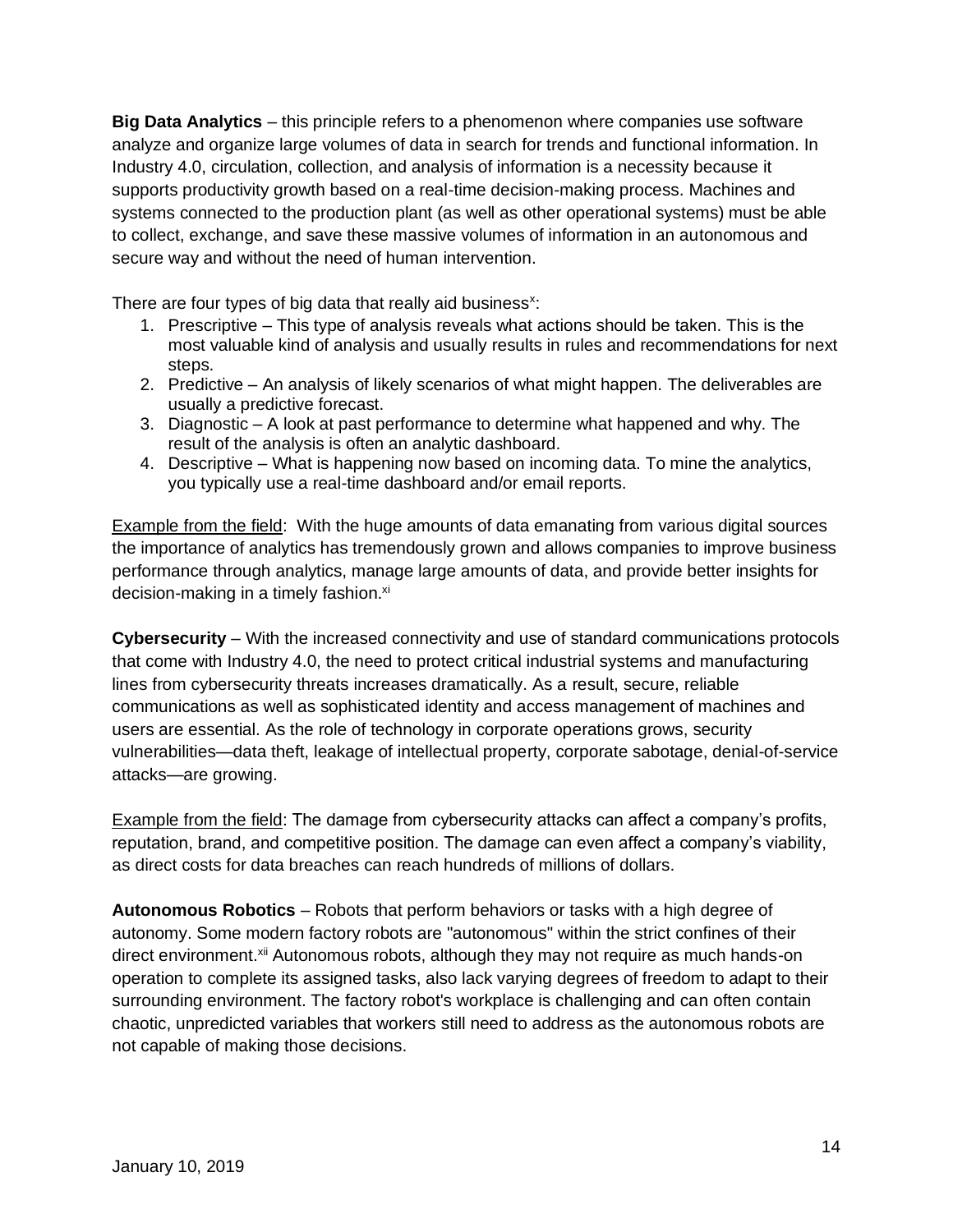Example from the field: Robots designed to weld together two pieces of machinery can adjust the pieces into the correct position, move them along the line, and make slight adjustments within their programming. However, humans are still needed to set up and program the robots, and to inspect the end product to make sure it is meeting the necessary standards.

**System Integration** – is the process of integrating all physical and virtual components of an organization's system.<sup>xiii</sup> This includes horizontal and vertical integration of information systems beyond Computer Integrated Manufacturing (CIM) – which is the process of using computers to control the entire manufacturing process – of the 1990s<sup>xiv</sup>. Regardless of the varying industries such as utilities, manufacturing or transportation, companies want to get more from their existing assets and are retrofitting existing systems to include system integration. With Industry 4.0, companies, departments, functions, and capabilities will become much more cohesive, as cross-company, universal data-integration networks evolve and enable truly automated value chains.

Example from the field: Total systems integration experts like Siemensxv provide solutions for all industries including, but not limited to Transportation, Energy, Manufacturing, Healthcare, and many more. See this short video for examples:

[https://www.industry.siemens.com/topics/global/en/tia/reference-videos/pages/system](https://www.industry.siemens.com/topics/global/en/tia/reference-videos/pages/system-integrator.aspx)[integrator.aspx](https://www.industry.siemens.com/topics/global/en/tia/reference-videos/pages/system-integrator.aspx)

**Simulation** – This is the capability to perform virtual prototyping and automation in manufacturing industries is critical as industries seek to reduce the time moving through each engineering phase.

Example from the field: Siemens<sup>xvi</sup> demonstrates a simulation model during this short video clip: <https://www.youtube.com/watch?v=HUayvHqQulE>

**Artificial Intelligence (AI)** – describes the ability of machines to imitate human mental prowess and make decisions. AI has multiple applications in Industry 4.0 including, machine s, software, and IOT. Machines, including robots, can be fitted with electrical circuits and electronic chips for control and command. Software programs are not programmed for pre-determined functions alone, the software will also contain a feedback or loop design to facilitate learning and adaptation. With IOT, hooking the AI system to the cloud is very useful for workers to perform refined data analytics, adaptive research, and real-time communications<sup>xvii</sup>.

Example from the field: Today, there are scores of machine learning algorithms in use that sense, think, and act in a variety of different applications. Yet many of these algorithms are considered "black boxes," offering little if any insight into how they reached their outcome. Explainable AI is a movement to develop machine learning techniques that produce more explainable models while maintaining prediction accuracy [https://www.cc.gatech.edu/~alanwags/DLAI2016/\(Gunning\)%20IJCAI-16%20DLAI%20WS.pdf](https://www.cc.gatech.edu/~alanwags/DLAI2016/(Gunning)%20IJCAI-16%20DLAI%20WS.pdf) xviii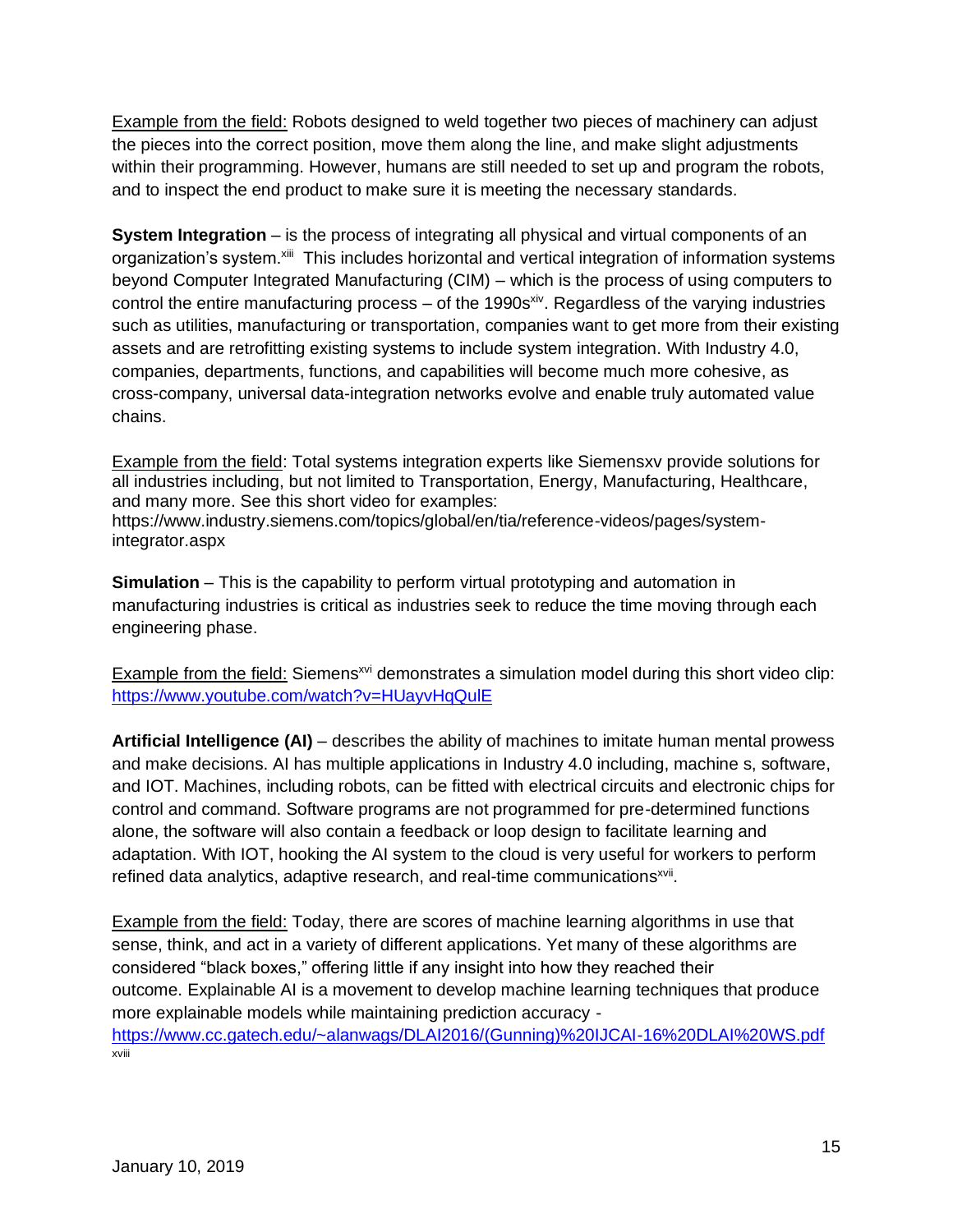**Augmented Reality (AR)** – is a technology that layers computer-generated enhancements atop an existing reality in order to make it more meaningful by allowing the user to virtually interact with it.<sup>xix</sup> It allows companies to provide workers with real-time information to improve decision making and work procedures by blending digital components with the real world.

Example from the field: AR can support manufacturing in a variety of services, such as selecting parts in a warehouse and sending repair instructions over mobile devices. Mitsubishi has used this technology to confirm maintenance procedures with the manual<sup>xx</sup>.

**Mechatronics** – Mechatronics is a [multidisciplinary](https://en.wikipedia.org/wiki/Multidisciplinary) field of science involving the analysis, design, synthesis, and selection of systems that combine electronics and mechanical components with modern controls and microprocessors.<sup>xxi</sup> Mechatronics' aim is a design process that unifies these subfields.



Example from the field: There have been rapid changes and improvements in the fields of electronics, computer and control systems over the last years. As a result of this, computercontrolled systems have been in increase in almost every field. The number of "only mechanically operating systems" is very few. Therefore, the design, production and maintenance of advanced products are no longer a single subject. It has become a must to use mechanics, electrics and electronics, hydraulics and pneumatic and computer technologies together. Mechatronics ranges from home technologies to advanced medical devices and from computer-controlled benches to robots.<sup>xxiii</sup>

The application fields of Mechatronics can be illustrated as follows:

- Control Systems (position, level, pressure and heat control systems…)
- Robots (transport and welding robots)
- Industrial Automation (barcode systems and production belts)
- Building Automation (security systems, automatic air conditioning and automatic door systems)
- Home appliances (washing machines and dish washers)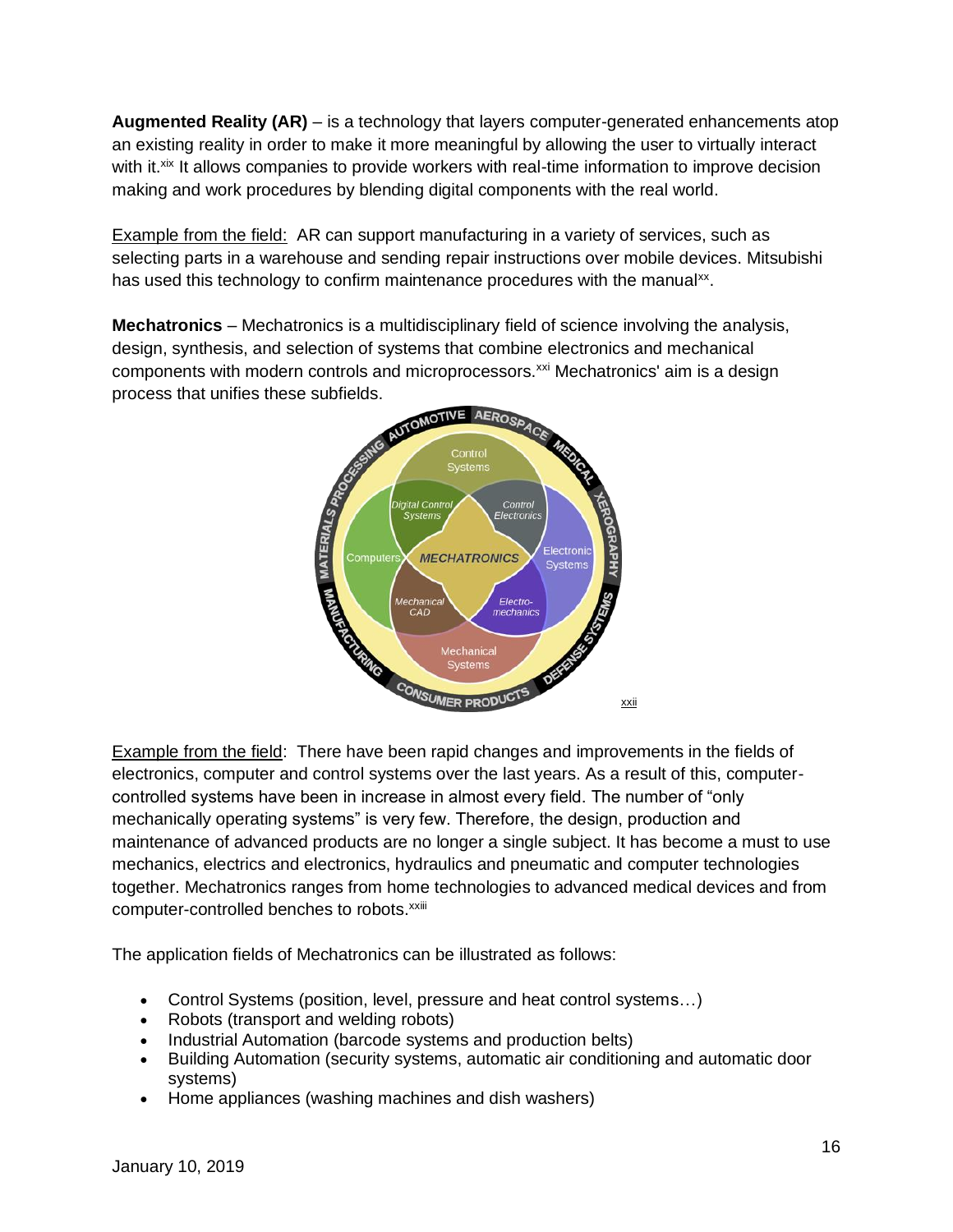- Automotive (air bag, antilock braking system)
- Defense Industry (mine detection robots, automatically guided vehicles)
- Medical Applications (magnetic resonance, arthroscopic devices, ultrasonic probes etc.)
- Aeronautical Engineering (automatic pilots, unmanned aerial vehicles)
- Image and Sound Processing (automatic focusing devices, sound-operated devices)
- Production (Computerized Numerical Control -CNC, Numerical Control -NC)
- Laser optical systems (barcode)
- Intelligent measuring devices (calibration devices, testing and measuring sensors.)